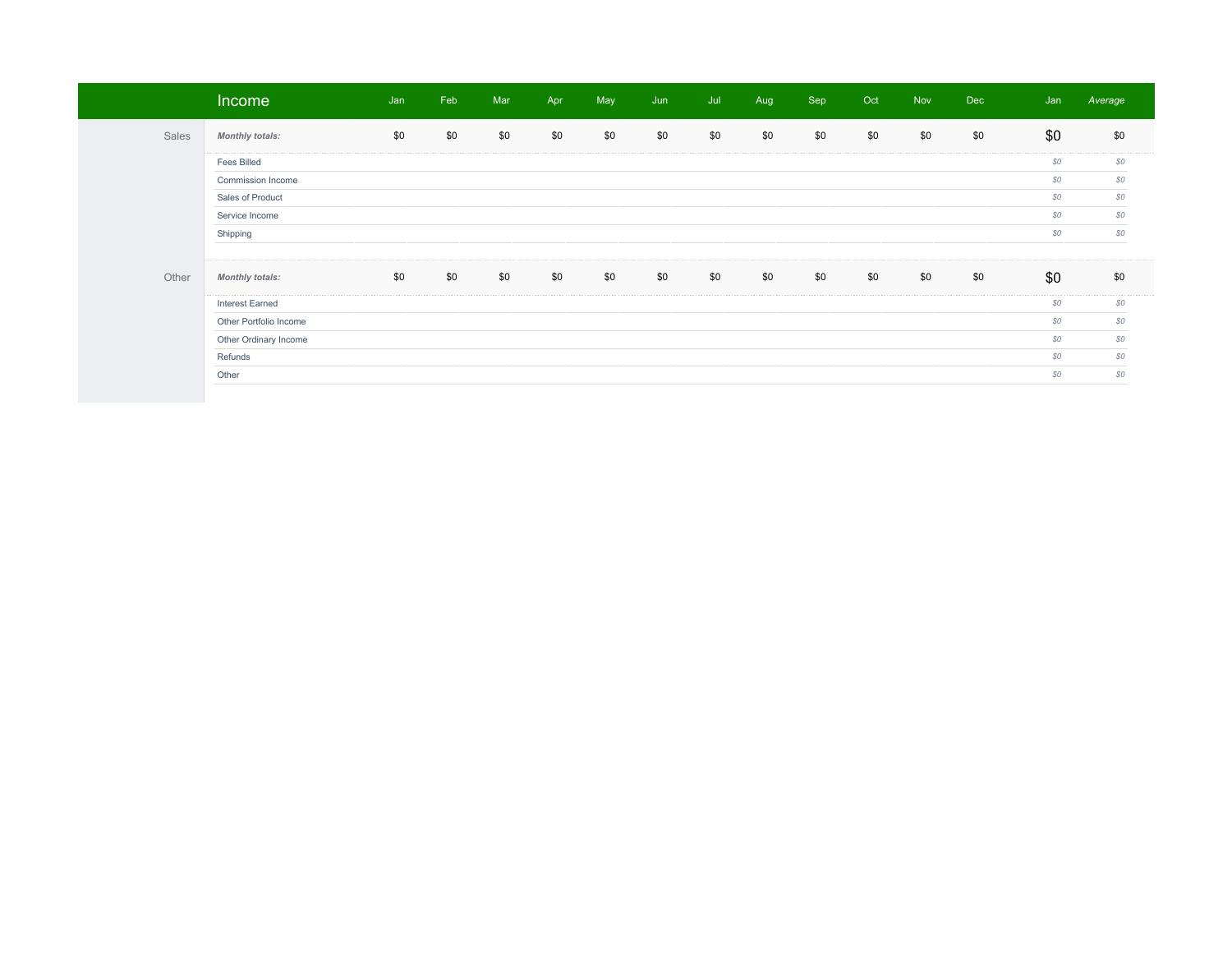|                                   | <b>Expenses</b>                  | Jan | Feb | Mar | Apr | May | Jun | Jul | Aug | Sep | Oct | Nov | Dec | <b>Total</b>   | Average        |
|-----------------------------------|----------------------------------|-----|-----|-----|-----|-----|-----|-----|-----|-----|-----|-----|-----|----------------|----------------|
| Customer<br>Acquisition           | <b>Monthly totals:</b>           | \$0 | \$0 | \$0 | \$0 | \$0 | \$0 | \$0 | \$0 | \$0 | \$0 | \$0 | \$0 | \$0            | \$0            |
|                                   | Advertising                      |     |     |     |     |     |     |     |     |     |     |     |     | $\$0$          | $\mathcal{S}O$ |
|                                   | Promotional                      |     |     |     |     |     |     |     |     |     |     |     |     | $\mathcal{S}O$ | $\mathcal{S}O$ |
|                                   | Meals & Entertainment            |     |     |     |     |     |     |     |     |     |     |     |     | $\mathcal{S}O$ | $\mathcal{S}O$ |
|                                   |                                  |     |     |     |     |     |     |     |     |     |     |     |     |                |                |
| Miscellaneous Cost<br>of Service  | <b>Monthly totals:</b>           | \$0 | \$0 | \$0 | \$0 | \$0 | \$0 | \$0 | \$0 | \$0 | \$0 | \$0 | \$0 | \$0            | \$0            |
|                                   | Commissions & Fees               |     |     |     |     |     |     |     |     |     |     |     |     | $\mathcal{S}O$ | $\mathcal{S}O$ |
|                                   | <b>Bank Charges</b>              |     |     |     |     |     |     |     |     |     |     |     |     | $\mathcal{S}O$ | SO             |
|                                   | Dues & Subscriptions             |     |     |     |     |     |     |     |     |     |     |     |     | \$0            | SO             |
|                                   | <b>Disposal Fees</b>             |     |     |     |     |     |     |     |     |     |     |     |     | $\mathcal{S}O$ | $\mathcal{S}O$ |
|                                   | Miscellaneous                    |     |     |     |     |     |     |     |     |     |     |     |     | $\$0$          | $\mathcal{S}O$ |
|                                   |                                  |     |     |     |     |     |     |     |     |     |     |     |     |                |                |
| Office/General<br>Administrative  | <b>Monthly totals:</b>           | \$0 | \$0 | \$0 | \$0 | \$0 | \$0 | \$0 | \$0 | \$0 | \$0 | \$0 | \$0 | \$0            | \$0            |
|                                   | Office Expenses                  |     |     |     |     |     |     |     |     |     |     |     |     | $\$0$          | $\mathcal{S}O$ |
|                                   | Rent or Lease                    |     |     |     |     |     |     |     |     |     |     |     |     | $\mathcal{S}O$ | $\mathcal{S}O$ |
|                                   | Supplies                         |     |     |     |     |     |     |     |     |     |     |     |     | $\mathcal{S}O$ | $\mathcal{S}O$ |
|                                   | <b>Stationary &amp; Printing</b> |     |     |     |     |     |     |     |     |     |     |     |     | $\mathcal{S}O$ | $\mathcal{S}O$ |
|                                   | Repair & Maintenance             |     |     |     |     |     |     |     |     |     |     |     |     | \$0            | SO             |
|                                   | Other General & Admin Expenses   |     |     |     |     |     |     |     |     |     |     |     |     | \$0            | SO             |
|                                   | <b>Utilities</b>                 |     |     |     |     |     |     |     |     |     |     |     |     | $\mathcal{S}O$ | $$0\,$         |
|                                   | Shipping, Freight & Delivery     |     |     |     |     |     |     |     |     |     |     |     |     | $\$0$          | $\mathcal{S}O$ |
|                                   |                                  |     |     |     |     |     |     |     |     |     |     |     |     |                |                |
| Cost of Goods/Cost<br>of Services | Monthly totals:                  | \$0 | \$0 | \$0 | \$0 | \$0 | \$0 | \$0 | \$0 | \$0 | \$0 | \$0 | \$0 | \$0            | \$0            |
|                                   | Cost of Labor                    |     |     |     |     |     |     |     |     |     |     |     |     | $\$0$          | $\mathcal{S}O$ |
|                                   | Freight & Delivery - COS         |     |     |     |     |     |     |     |     |     |     |     |     | $\mathcal{S}O$ | $\mathcal{S}O$ |
|                                   | Supplies & Materials - COGS      |     |     |     |     |     |     |     |     |     |     |     |     | $\$0$          | $\mathcal{S}O$ |
|                                   | Other Costs - COS                |     |     |     |     |     |     |     |     |     |     |     |     | $\mathcal{S}O$ | $\mathcal{S}O$ |
|                                   | Purchases - COS                  |     |     |     |     |     |     |     |     |     |     |     |     | \$0            | SO             |
|                                   | Job Materials                    |     |     |     |     |     |     |     |     |     |     |     |     | \$0            | $$0$           |
|                                   |                                  |     |     |     |     |     |     |     |     |     |     |     |     |                |                |
| Travel                            | <b>Monthly totals:</b>           | \$0 | \$0 | \$0 | \$0 | \$0 | \$0 | \$0 | \$0 | \$0 | \$0 | \$0 | \$0 | \$0            | $\mathsf 0$    |
|                                   | Airfare                          |     |     |     |     |     |     |     |     |     |     |     |     | \$0            | SO             |
|                                   | Hotels                           |     |     |     |     |     |     |     |     |     |     |     |     | $\mathcal{S}O$ | $$0\,$         |
|                                   | <b>Travel Meals</b>              |     |     |     |     |     |     |     |     |     |     |     |     | $\$0$          | $\mathcal{S}O$ |
|                                   | Transportation                   |     |     |     |     |     |     |     |     |     |     |     |     | $\$0$          | $\mathcal{S}O$ |
|                                   | Entertainment                    |     |     |     |     |     |     |     |     |     |     |     |     | $\mathcal{S}O$ | $\mathcal{S}O$ |
|                                   | Other                            |     |     |     |     |     |     |     |     |     |     |     |     | $$0$$          | SO             |